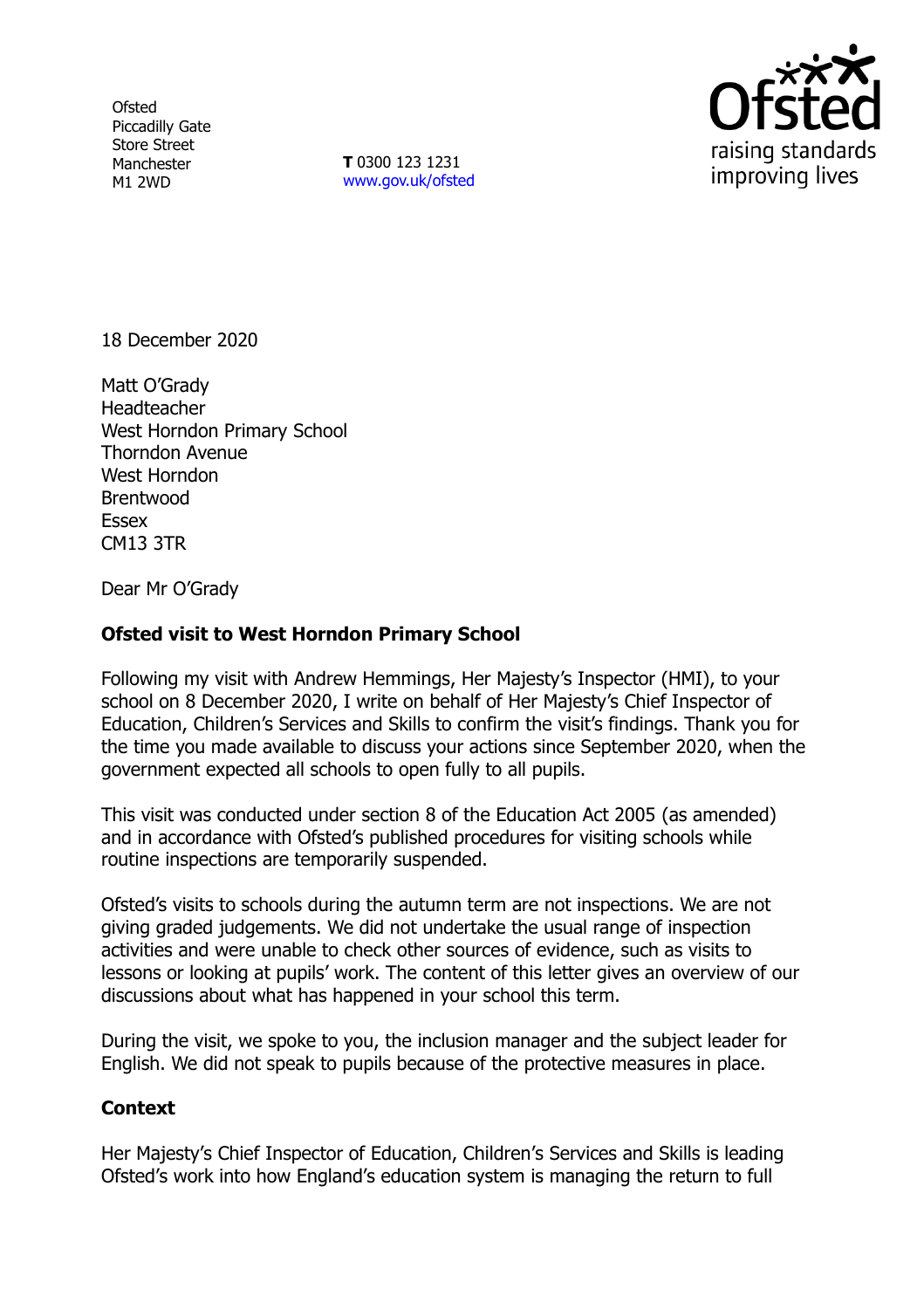

education for pupils, following an extended break in formal schooling due to the COVID-19 (coronavirus) pandemic.

In undertaking this focused work, HMI are visiting a broad range of schools. HMI will visit a sample of:

- approximately 1,200 schools across all Ofsted grades (outstanding, good, requires improvement and inadequate)
- maintained schools, academies and free schools, special schools and centres of alternative provision, including those in cities, and coastal, town or rural communities.

The information from this visit will feed into Ofsted's national reporting so that the insights can be shared with the government and the education sector. We did not find any significant concerns during the visit. In such a case, an inspection report would be published on our website and available to parents and carers.

We did not consider your response to COVID-19 during the spring and summer terms 2020, when the school was not open to all pupils.

## **From this visit, inspectors noted that:**

- A small number of pupils have had to learn from home since the start of the autumn term. There were no 'bubbles' of pupils isolating at the time of the visit.
- Pupils are studying the usual subjects they normally would. Teachers are adapting how they teach some of the practical activities in subjects such as music and design and technology.
- The school has a resource base for pupils with speech, language and communication needs. These pupils would normally have some lessons in the base and some lessons with their peers in the main school. Currently, these pupils are being taught full time in the base.
- Leaders are prioritising pupils' well-being. Pupils are undertaking more activities than previously to build confidence and resilience. Teachers are providing more opportunities for pupils to learn outside.
- Teachers have assessed pupils' new starting points in reading, including phonics, writing and mathematics. Younger pupils are receiving extra phonics lessons each day to help them catch up. Older pupils are having more opportunities to practise their comprehension skills.
- Teachers are focusing more on pupils' handwriting. This is because pupils' written presentation has regressed. Some pupils did not write regularly during the period of partial closure in the summer term.